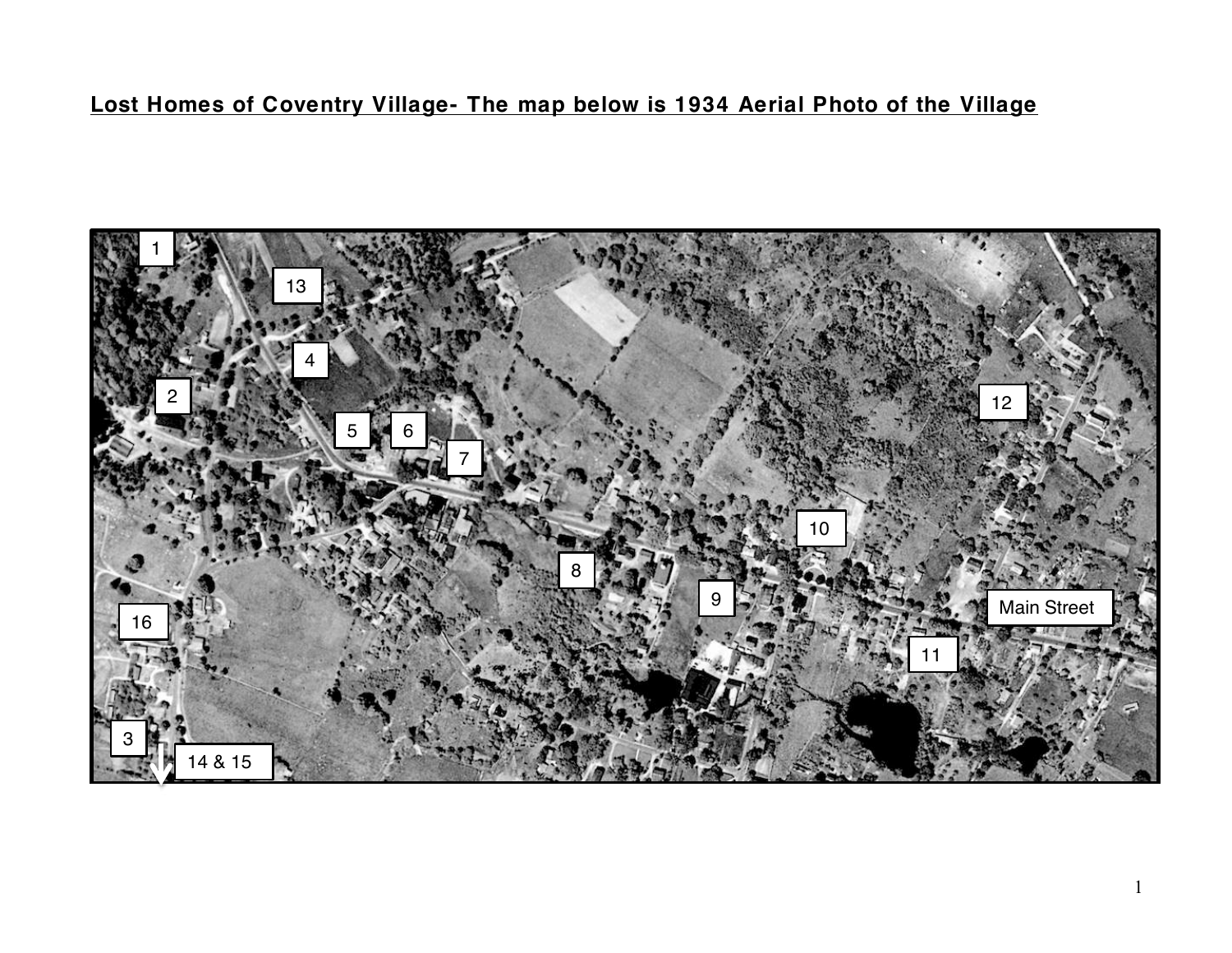1. Manning House on Manning Hill (Main Street)- A very old house originating from before 1800, owned by Benejah Strong, brother to Elizabeth Strong Hale. Owned by the Manning family for about 100 years until 1910. The older section, a colonial saltbox, dates from the 1760's and the main house with a two-story balcony dates from the 1860's. The mansion was consumed by fire April 23, 1966 and was owned at the time by Mrs. Ruth Beebe who was away on vacation.



2. Two houses in front of the Flea Market on Lake Street- Both were substantial colonials from the early 1800's built by and used by the mill owners on Lake Street for their workers in the 1800's. One picture shows a 1965 aerial photo of the two buildings (to the left of Lake Street) and the other is a picture taken from the trolley terminus looking toward Lake Street showing one of the houses in the background. Both buildings torn down in the 1970's.

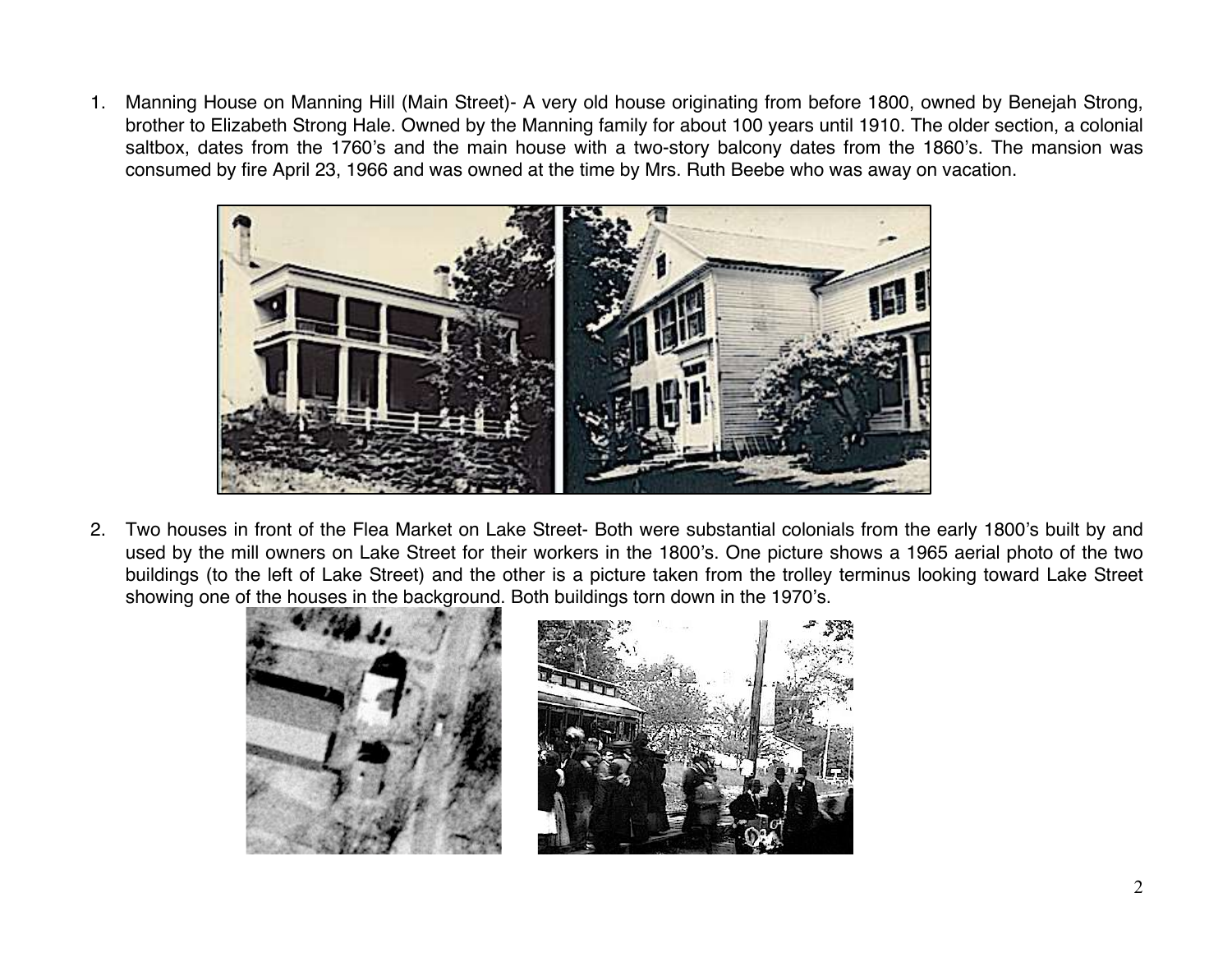3. House where Patriots Park's front parking lot is today. This fairly large two-story colonial with ten rooms was built about 1838 Cyril Parker. It was a Methodist Meeting house until the Methodist Church was built in 1867. It was then used by the Catholic Church until their building was built in 1878. It was then converted to residences and used by several families until 1923 when it was sold to Clyde Overholtz, a variety artist and dance teacher from vaudeville.

Overholtz converted the building to an Inn called the Blue Lantern Inn and advertised heavily in the Hartford Courant from 1926 to about 1938. Rates were \$4.00 per day. He retained ownership of the place though he moved to his hometown of

Lima Ohio about 1938 and the inn was run by a proprietor named Jules Alberti who was a radio promoter of variety artists. He changed the name to the Sunset Inn.

Overholtz sold the inn in 1941 to Edward and Helen Kiefer who lived in the house and rented 6-8 furnished cottages on the property adjacent to the lake. Adjacent to this site (to the north) was the Salvation Army's children's camp from 1929 to 1979. The Kiefer's sold to the Hills in 1954 who sold to the Salvation Army in 1959 and by 1979 the Town of Coventry had purchased all the land that is now Patriots Park. The house was torn down in the late 1970's for a reason that is unknown.

The picture was taken about 1915 from the town green looking north to Lake Street.

4. Old barn south of the corner of Main Street and Stonehouse Road Where the old Antiques (Dip 'n' Strip) building is today. Probably an old barn with apartments built by the mill owners in the early 1800's. The picture was taken ca1910 from behind today's Bidwell Tavern. The barn is in the right-center. The Boynton house (Welles Agency) is in the background.



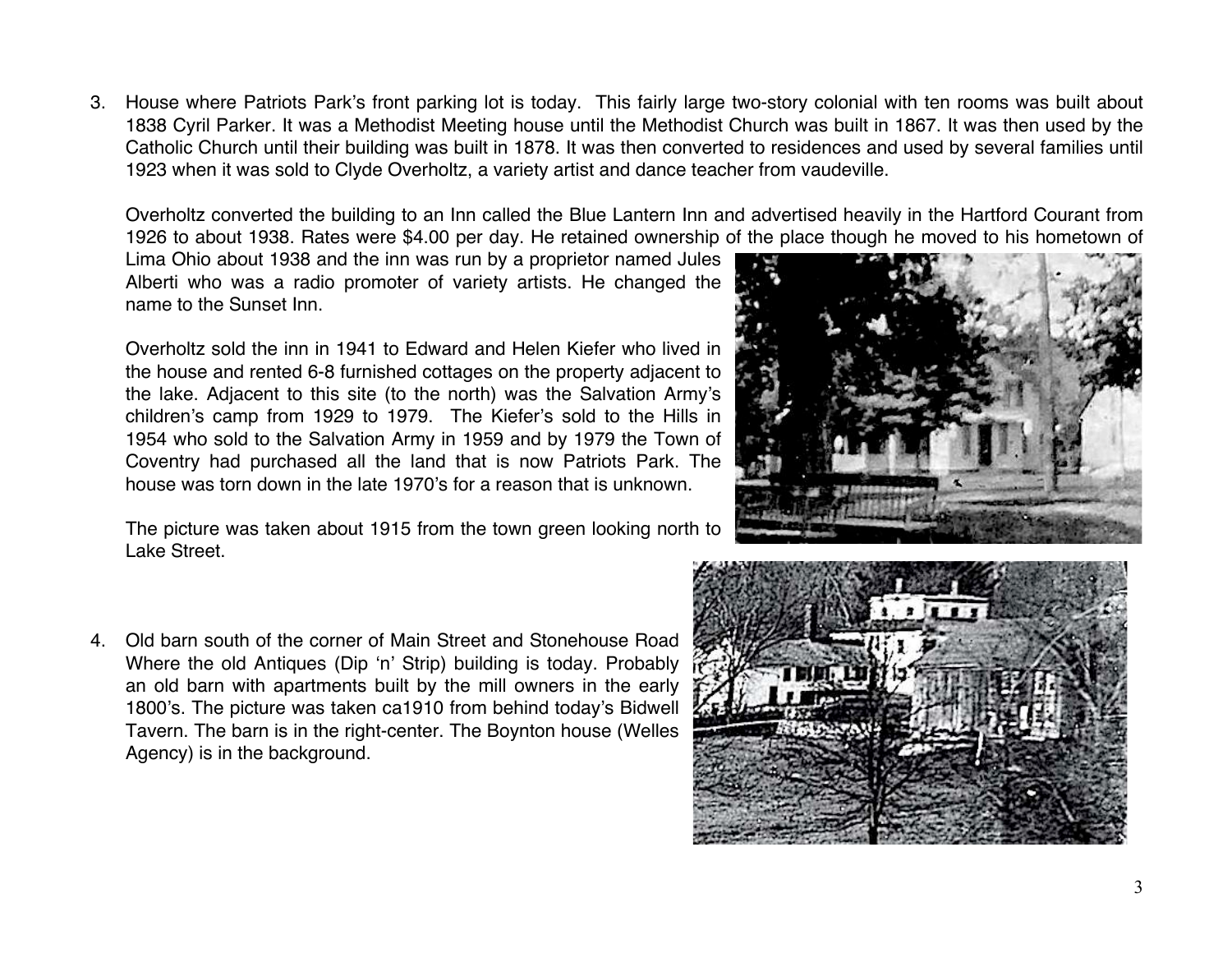5. Two houses on the Main Street curve. Both houses were built in the 1870's. The house to the right was John Carman's who was a store owner selling general merchandise in the late 1800's. Following the repeal, it was Coventry's first modern tavern. They were both torn down by the State of Connecticut for the curve realignment project completed in 2017. The first picture is an aerial view from 2009. The second picture was taken about 1920.



6. Old tenement back lot Main Street across the intersection with Monument Hill Road. One of two large tenement houses built by mill owners Dykes and Sabin about 1833. They owned a cotton mill where the Tracy-Shoddy mill building is today. The houses faced southeast with Main Street being to the right in the picture. One house was torn down ca1900 and the other ca1930.

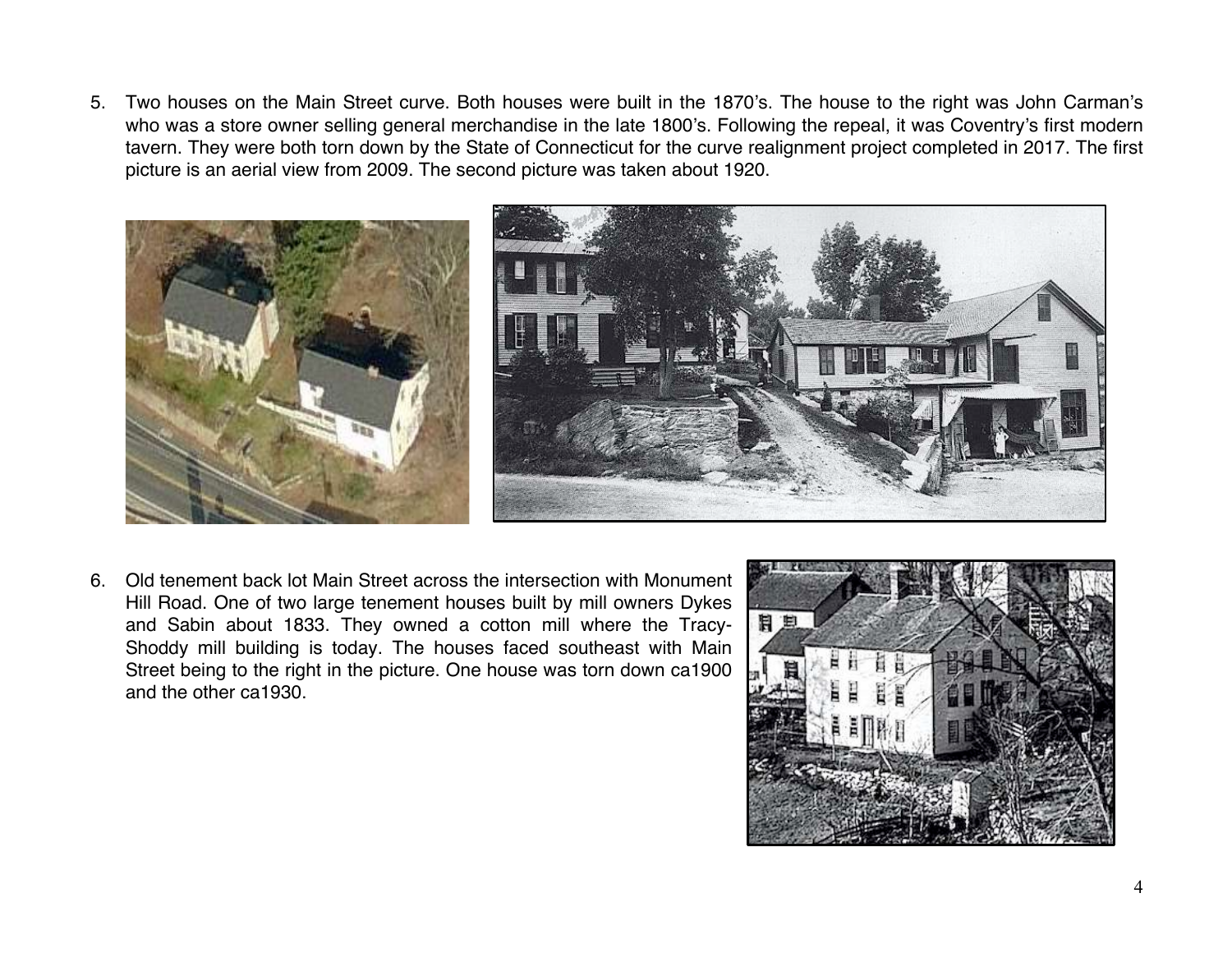## 7. House across from the old firehouse (Tim Ackert's building)

The photo on the left is from 1962 taken on Main Street looking northwest. The photo on the right was taken from behind the building ca1910. In the left photo is today's Bidwell Tavern. The building was built ca1850 and was the home and blacksmith's shop of Henry Parker. Frank Parker ran a tavern here for a short time after "repeal". The building was torn down in the early 1960's.



8. Two buildings where the Congregational Church parking lot is today. The house adjacent to the church was called the Smith Property. It was a large house re-built there after an 1885 fire. The church purchased the property in 1984 and moved the house to the rear of the church and it served as rental apartments and offices. The smaller building, two away from the church was the Burnham/Champlin store that was built in 1881. It served as a barber shop, pool hall and sold ice cream and candy and had two old gasoline pumps in the 1940's. The church purchased the site in 1972 and tore it down for a parking lot.

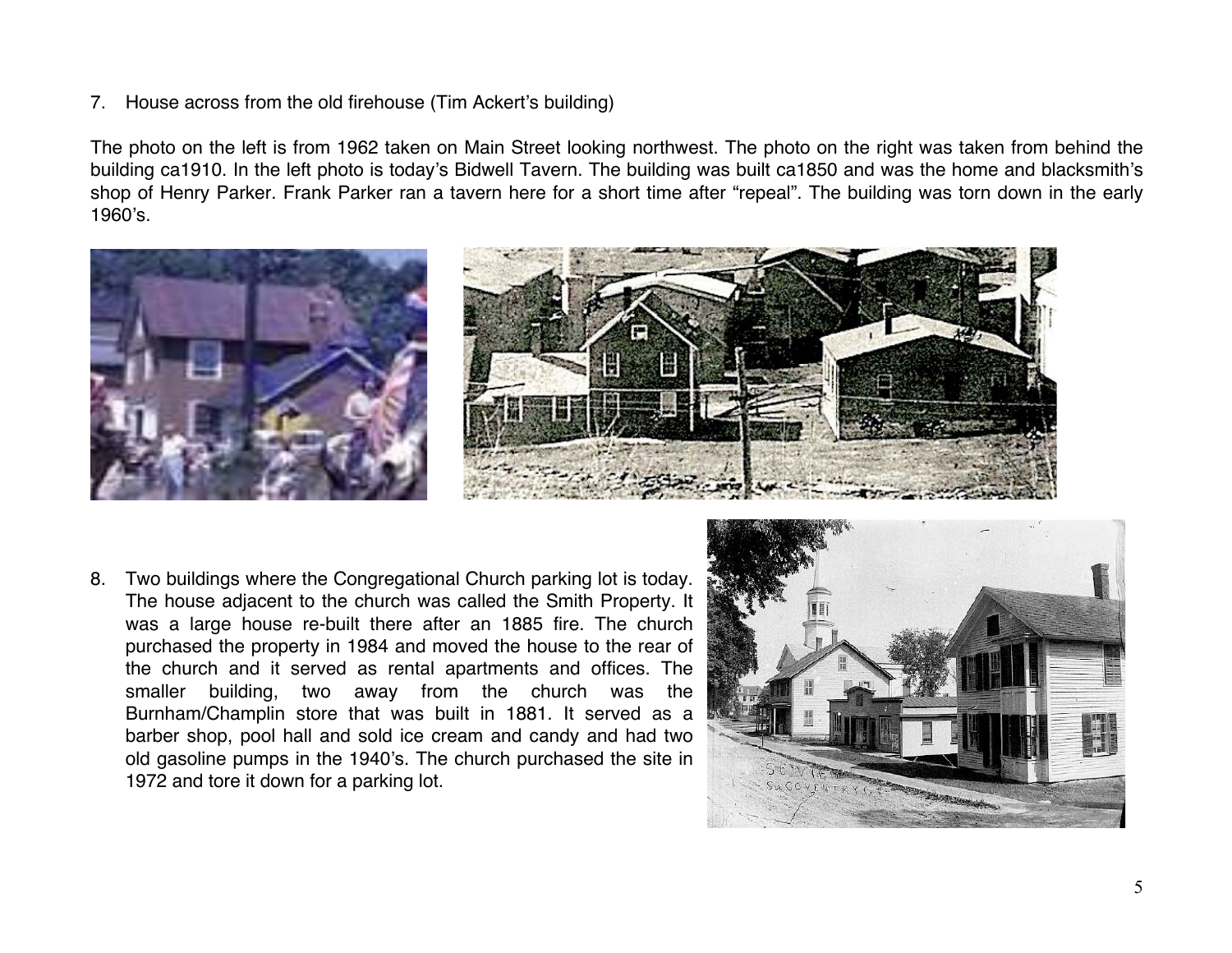9. The old Washburn mansion, now the municipal parking lot on Main Street. A large and beautiful Italianate mansion built by a mill owner in the 1840's. The Washburn family owned the house from 1854 to 1958. Very neglected and burned by the Coventry VFD at the request of the owner in 1976.



10. The old Clark house that was located where the Library is today. The house was built ca1850 by Thomas Clark and remained in his family until it was demolished. At that time it was in disrepair and used for apartments.

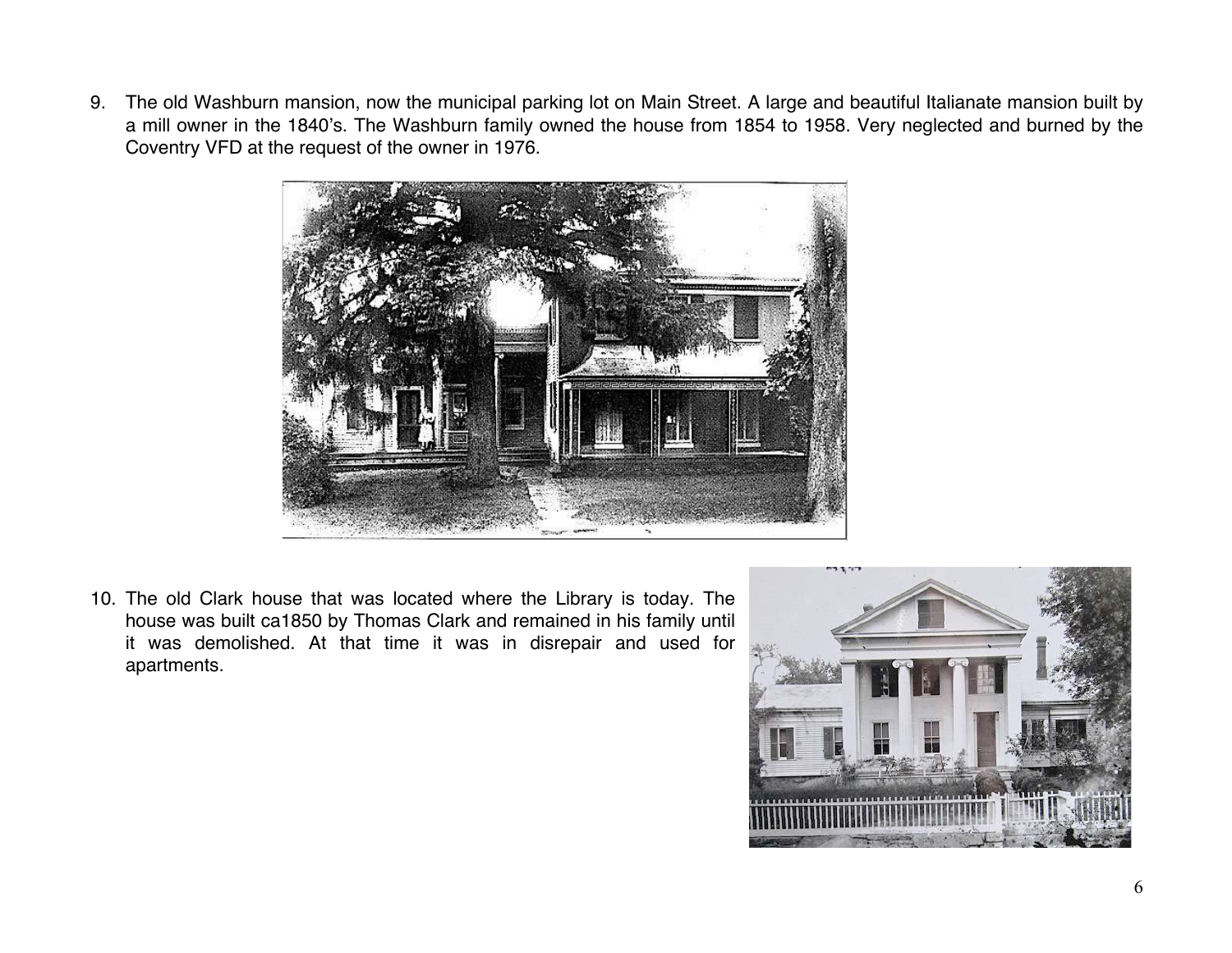11. Old houses where the Laundromat parking lot is located. Likely built in the later 1800's by the mill owner (Horace Kimball) of the Washington Mill that was located northwest of Bradbury Lane. Both buildings show on the 1934 aerial, one of them is shown in 1951 and none in 1965. Owners prior to WWII were Heft/Hewitt.





- 12. The Chas. Coombs house on School Street. Charles Coombs was a well-known photographer that took photos on glass negatives from about 1890 to 1920. Many negatives remain today. He built a substantial house on School Street (rear lot of #63) about 1895. After his death in 1938, the house fell into disrepair and was torn down ca1970.
- 13.This old house on Stonehouse Road was built in 1852 by Horace Bullock and was a residence for many families until 2014 when it was in poor condition and taken down after being subjected to tax liens.

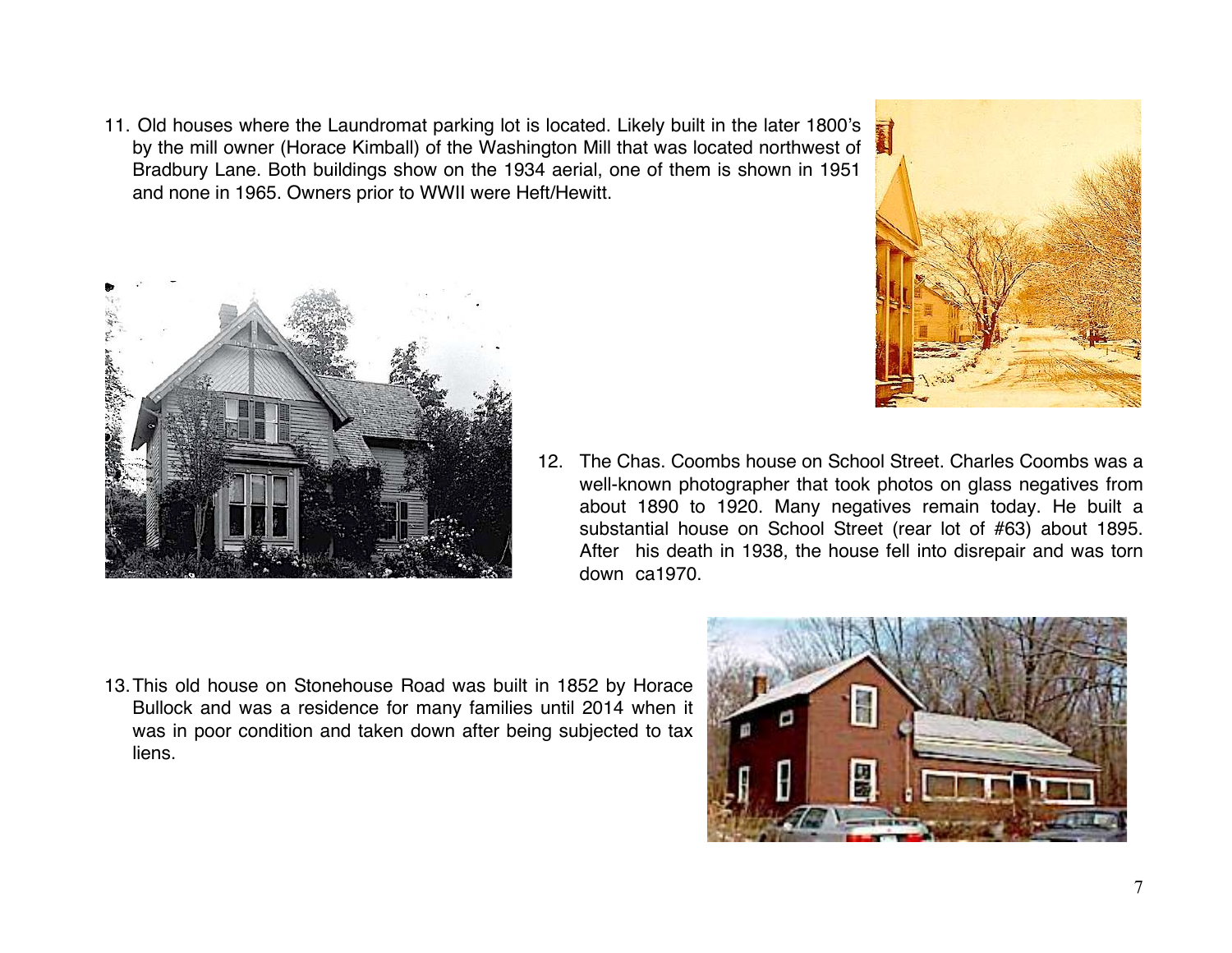14. There was an old colonial located on South Street. It was on the north side about 300 feet west of the intersection with Cross Street. It was built on ~45 acres of land by George Tracy ca1850. The site stretched all the way to the lake and included much of today' s Waterfront Manor. Henry Farnum Dimock acquired the site in 1902 as part of his huge estate of over 500 acres in the area. His daughter's estate sold it in 1936 and the house was torn down to make way for dozens of small lake lots. The house was reported to have 10 rooms. The picture seen here was taken from the Northeast corner of the intersection of Cross Street and South Street and shows the old schoolhouse (which still exists today). The old colonial is in the center background.





15. At #1645 South Street where the Volunteer Fire Department substation is today stood a colonial style house built by Dr. Nathan Howard who married Joanna Hale, sister of Nathan Hale. The house remained in the Howard family for over 100 years. And in 1927 was sold to Katie Newcomb, mother of Hank Keene (Henry Newcomb). There was a severe fire there in 1848 while the Keene's were visiting neighbors. The house was not rebuilt and was later acquired by the Town of Coventry.